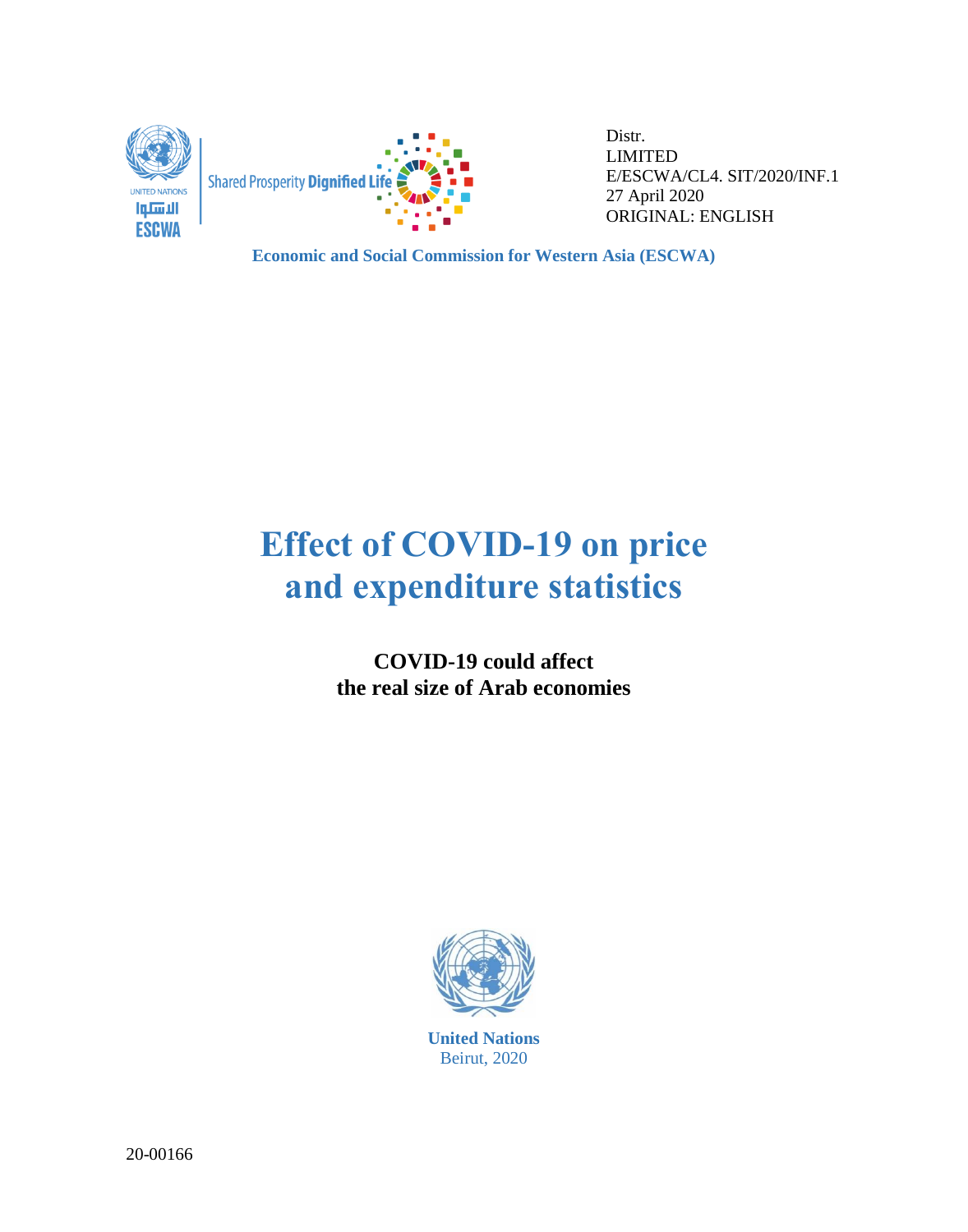#### **Preface**

<span id="page-1-0"></span>In the light of the COVID-19 global pandemic, many containment measures have been put in place by Governments worldwide, such as lockdowns, changes to work modalities, travel restrictions and outlet closures. Such policies hinder statistical work, especially in areas requiring data collection through field visits, such as price statistics, which are no longer possible in many parts of the world. To assess the effect of COVID-19 and its consequent measures on the work of national statistical offices in Arab countries, and to find the best solutions to ensure the continuity of data collection and production of needed indices for socioeconomic analysis and policymaking, a questionnaire was designed and distributed to national statistical offices of ESCWA member States. Responses were received from the statistical offices of the following countries: Bahrain, Iraq, Jordan, Kuwait, Lebanon, Morocco, Oman, the State of Palestine, Qatar, Saudi Arabia, the Sudan, Tunisia and the United Arab Emirates. An analysis was conducted based on the those responses. In general, the pandemic has put a complete stop to statistical work in some countries, and affected data collection in others. Very few countries have experienced no impact at all. This highlights the need to introduce big data into statistical data collection after analysing its feasibility in each country, an initiative which ESCWA had already begun prior to the pandemic by conducting training for a pilot project on collection of price data through web scraping. Not only prices are affected: the GDP expenditure structure in most countries is expected to shift, depending on the duration of the pandemic. The spread of COVID-19 is having a stronger impact on prices in some countries compared with the others, especially in categories of household consumption which are mostly necessities. The pandemic will therefore strongly affect the purchasing power of currencies, and consequently the real sizes of economies and ranking of nations' wealth.

The present report was prepared by the Regional Team of the International Comparison Programme (ICP). Further information and updates may be obtained by e-mail: [skaini@un.org](mailto:skaini@un.org) and sbeiti@un.org.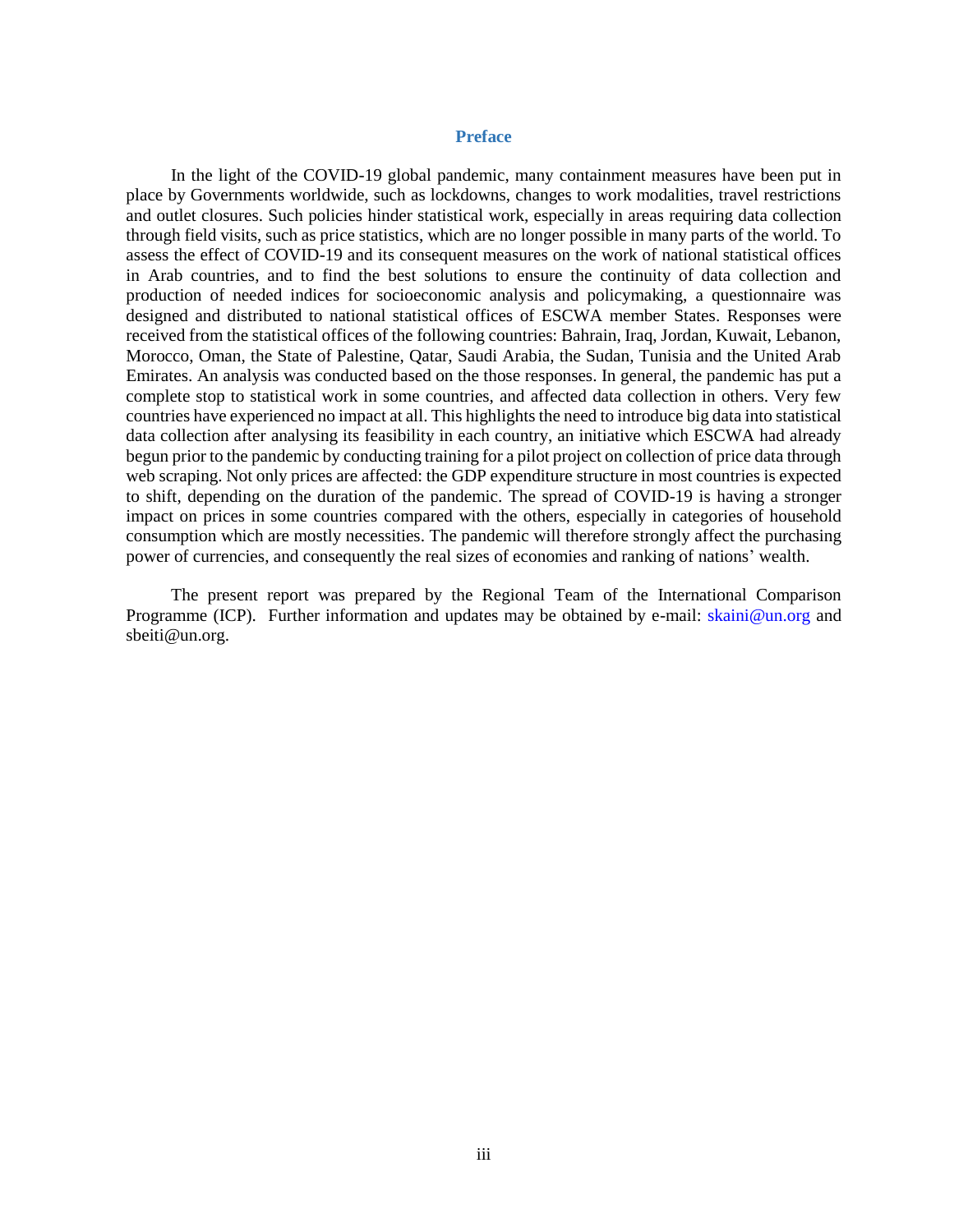## **Contents**

|                |                                                                                | Page                           |
|----------------|--------------------------------------------------------------------------------|--------------------------------|
|                |                                                                                | iii<br>-1                      |
| Chapter        |                                                                                |                                |
| L.             |                                                                                |                                |
|                | $\mathsf{A}$<br><b>B.</b>                                                      | $\mathbf{1}$<br>$\overline{2}$ |
|                |                                                                                | 6                              |
| Ш.             |                                                                                | $\overline{7}$                 |
| IV.            |                                                                                | 8                              |
|                |                                                                                | 10                             |
|                | <b>List of figures</b>                                                         |                                |
| $\overline{1}$ | 2. Country reponses on impact of COVID-10 on data collection and discomination | $\overline{a}$                 |

| $\mathbf{u} = \mathbf{u}$ . The set of $\mathbf{u}$ is the statistical and interest indicated in the set of $\mathbf{u}$ |                        |
|--------------------------------------------------------------------------------------------------------------------------|------------------------|
| 2. Country responses on impact of COVID-19 on data collection and dissemination                                          | - 3                    |
|                                                                                                                          | $\boldsymbol{\Lambda}$ |
|                                                                                                                          | $\boldsymbol{\Lambda}$ |
|                                                                                                                          |                        |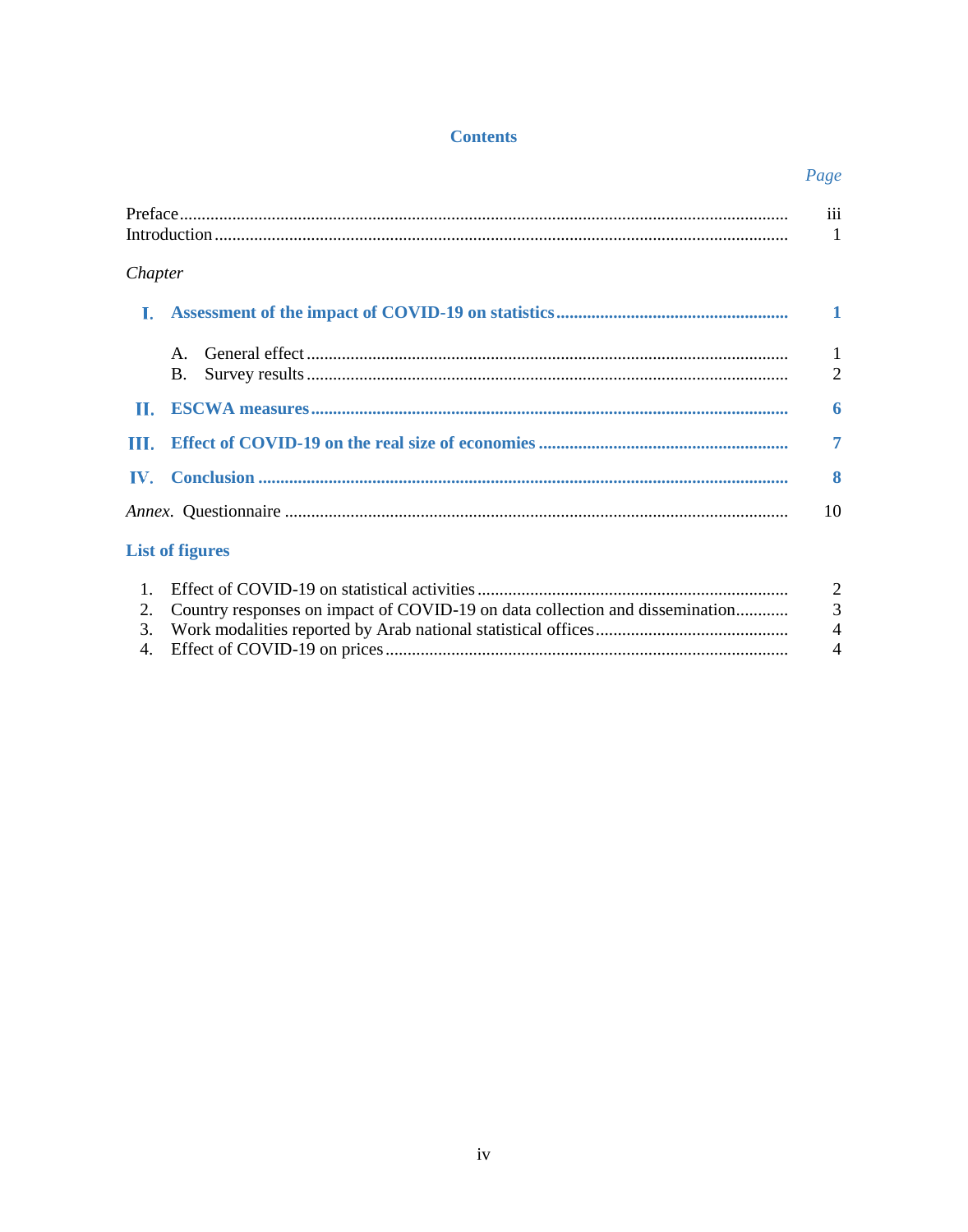#### **Introduction**

<span id="page-3-0"></span>The spread of COVID-19 worldwide has impacted the global economy, reducing output in all affected countries, affecting the hospitality and services sectors, and raising unemployment following business closures and movement restrictions. Consequently, the pandemic is expected to cause a global economic recession.

Official statistics have also been affected by the pandemic, especially operations requiring field data collection, such as the Consumer Price Index (CPI) and other areas of price statistics. ESCWA developed a questionnaire to assess the effect of COVID-19 on statistics, in general, and on price and expenditure statistics, in particular, which was sent to national statistics offices in ESCWA member States.

<span id="page-3-1"></span>The present report focuses on the effect of COVID-19 on two statistical programmes: national accounts statistics and price statistics. It sets out the ESCWA response and measures developed to assist member States' statistical offices in ensuring the sustainability of their operations during this pandemic, and highlights the potential effects of the pandemic on the real size of Arab economies.

## **Assessment of the impact of COVID-19 on statistics**

## **A. General effect**

## *Price statistics*

<span id="page-3-2"></span>From the perspective of price statistics, the lockdown measures have put a stop to field data collection in most Arab countries, forcing a shift to other non-traditional sources of data collection. However, the impact of COVID-19 on prices can still be observed.

For instance, increased demand for necessary goods as a result of panic buying has caused an increase in prices of food items, such as rice, bread, meat, fruits and vegetables. The most noticeable price increase is in therapeutic appliances and protective equipment, especially medical masks, gloves and thermometers, as well as other personal care products such as toothpaste, shampoo, soap, toilet paper and, above all, hand sanitizer.

Conversely, some industries have witnessed a decrease in demand and prices, chiefly the oil industry. The suspension of both air and road transport has significantly reduced demand on oil, causing its prices to plummet, which coincided with an initial decrease in oil prices before the pandemic. This decrease in oil prices has affected prices in other oil-reliant industries.

#### *National accounts*

The pandemic has also impeded or delayed household budget surveys, implying that countries will rely on different imputations of price and volume data. The entire national accounts structure is shifting at the global level, affecting some countries and industries more than others. Therefore, the GDP expenditure structure in 2020 is expected to be significantly different from 2019.

For instance, households have increased their spending on necessities, such as food. Given that expenditures are the product of prices and quantities, increased demand and higher prices of necessity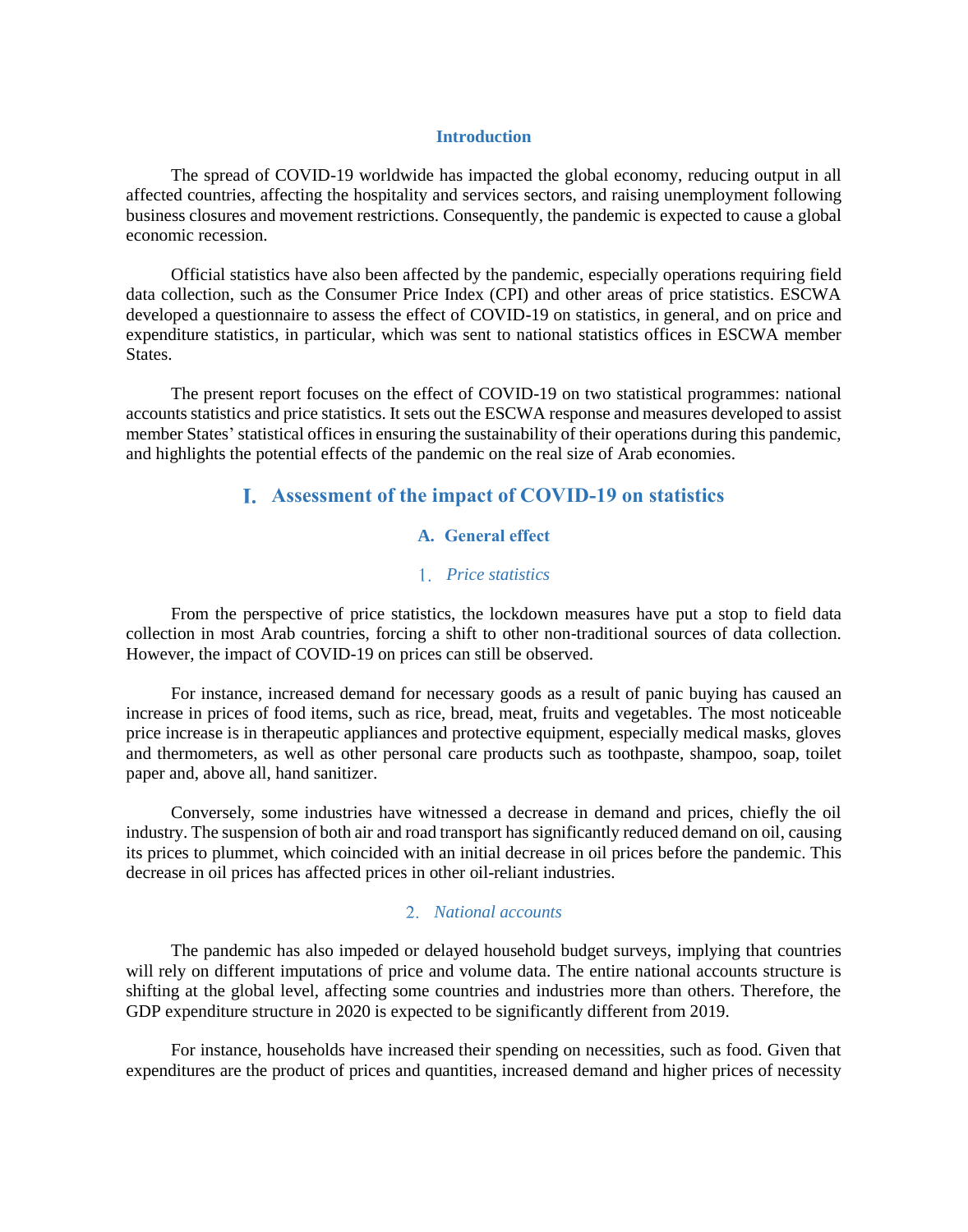items will award the latter a higher share of GDP expenditures through a double effect of price and quantity.

Conversely, given the closure of restaurants, hotels and businesses, and the imposition of transport restrictions, including air travel, the quantities of goods and services consumed in these categories will be low or non-existent for March and April 2020. This trend may be carried forward for a longer period, which, coupled with decreases in prices of items within these categories caused by reduced demand, will decrease their expenditure shares through a double effect.

Furthermore, the communication sector may receive a higher share of spending, given the application of work from home modalities across different industries. The oil sector and balance of payments will also be affected.

#### **B. Survey results**

<span id="page-4-0"></span>To assess the impact of COVID-19 on statistics, in general, and price statistics, in particular, ESCWA conducted a survey in 14 of its member States. The questionnaire was distributed by email on 24 March 2020 and responses were received from 13 countries, but the results were not robust since the effects of the pandemic were still unclear in most countries. The survey was sent again to the same member States on 3 April 2020, to which new responses were received from 10 countries and no updates from the remaining three countries. Responses were consolidated for the 13 countries, and the findings are detailed below.

<span id="page-4-1"></span>

## **Figure 1. Effect of COVID-19 on statistical activities**

As shown in [figure](#page-4-1) 1, 85 per cent of respondents stated that their statistical work had been affected by COVID-19, with Bahrain and Saudi Arabia reporting no effect at all. These effects were mostly felt in data collection, as illustrated i[n figure 2.](#page-5-0)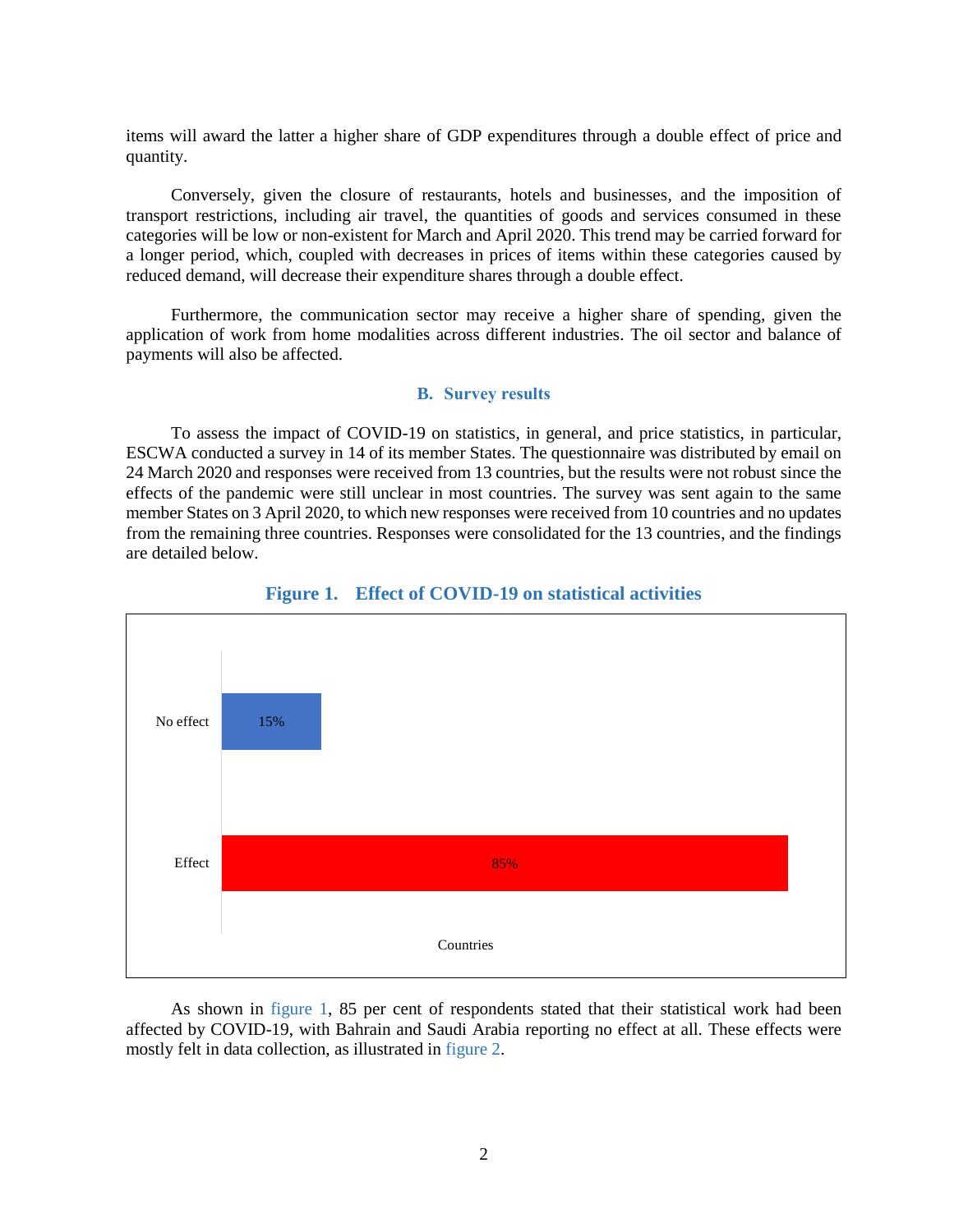<span id="page-5-0"></span>

Although field data collection may have been reduced or completely stopped in most Arab countries (more so for the purposes of the International Comparison Programme (ICP) than for the CPI, but also for other regular statistical programmes) around 77 per cent of respondent countries stated that they were collecting data through non-traditional methods, such as phone calls, emails, websites, or direct linking with outlets for almost all household consumption items.

A total of 85 per cent of countries stated that regular statistical programmes other than price statistics had been affected by COVID-19, and that they were expecting delays in data dissemination, with the exception of Bahrain and Saudi Arabia.

When asked which work programmes and processes were expected to be affected by COVID-19, responses indicated that data collection would be more affected than data dissemination, and that monthly collection and dissemination were expected to be more affected than quarterly and annual collection and dissemination, which can be associated with the uncertainty surrounding the duration of emergency precautions and alternative work modalities. ICP and CPI are mostly affected, however with a larger effect on ICP. The effect on compilation and dissemination of national accounts data was lower than that on both CPI and ICP.

In addition to the above-mentioned price and expenditure surveys, all surveys requiring field data collection were reported to be affected by measures implemented to battle COVID-19 in most countries. The following is a summary of the surveys, questionnaires and other statistical operations reported to be affected by the responding national statistical offices: household budget surveys, agricultural questionnaires, industrial questionnaires, transport questionnaires, education questionnaires, construction questionnaires, producer price index surveys, volume indices for industrial production, labour statistics, tourism registers, survey frameworks for industrial facilities, data collection for administrative records for economic and social sectors, unemployment surveys, immigration surveys, civil status statistics, and research and development surveys. Moreover, some countries had also planned to conduct a census in 2020, which has also been postponed.

In relation to work modalities, 46 per cent of the respondent national statistical offices stated that employees were working from home, 31 per cent stated that work had stopped completely, and the remaining 23 per cent had adopted a combination of work from the office and work from home [\(figure 3\)](#page-6-0).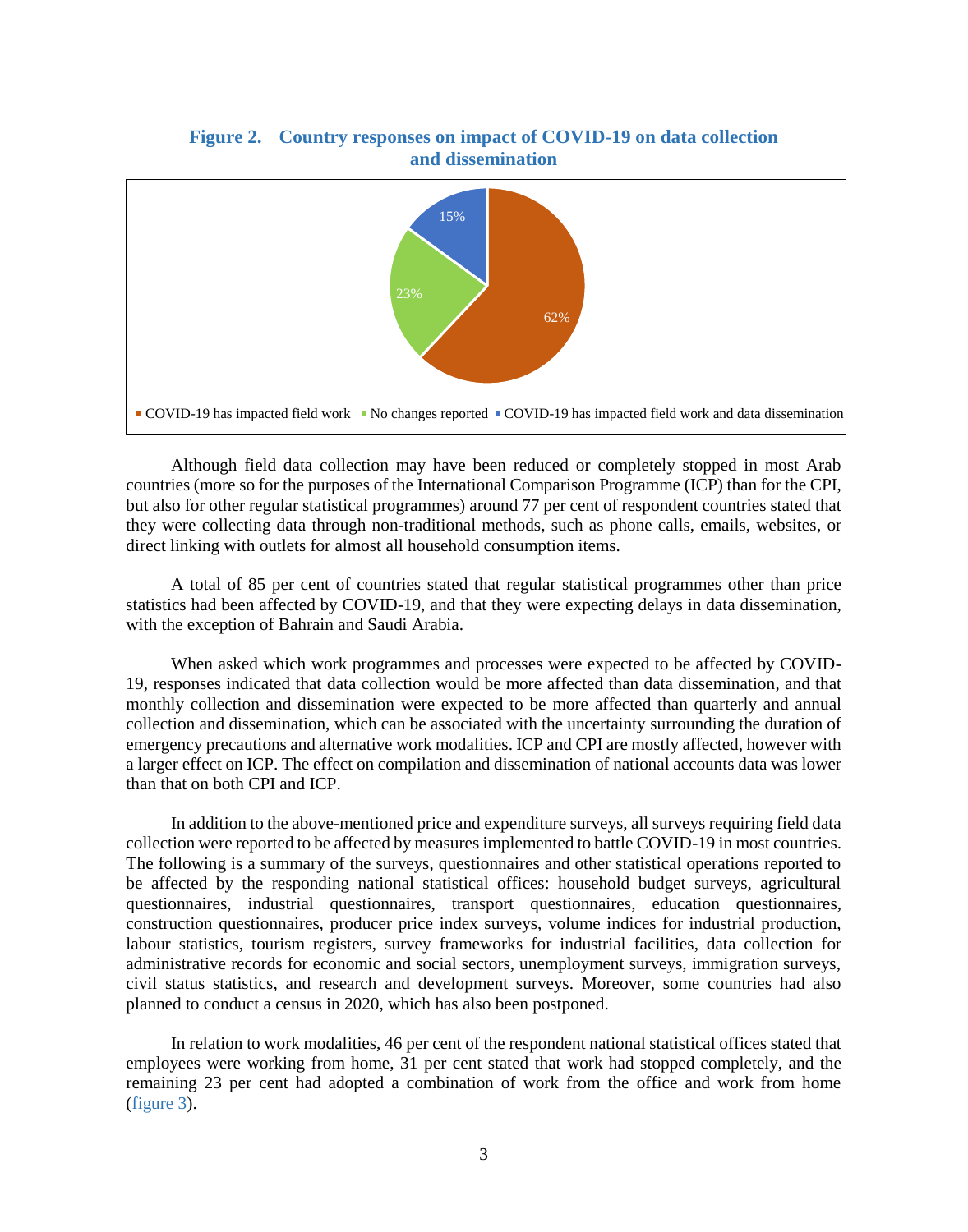<span id="page-6-0"></span>

**Figure 3. Work modalities reported by Arab national statistical offices**

National Statistical offices were also asked about the availability of laptops to staff working from home, thus enabling them to sustain statistical work activities. Only nine countries responded to the question, with six responding positively.

Most countries expecting delays in data dissemination have informed data users of the expected delay. Around 69.2 per cent of respondents stated that the date of resumption of data collection activities was unknown, 15.4 per cent stated that data collection will resume in May 2020, and 15.4 per cent said that data collection was still ongoing.

When asked about the effect of coronavirus on prices, eight countries confirmed that prices had been affected by the spread of the virus [\(figure 4\)](#page-6-1). Six of the eight countries whose prices had been affected are not Gulf Cooperation Council (GCC) countries, while four of the five countries which stated that their prices had not been affected by COVID-19 were GCC countries. The reason for this noticeable difference between the GCC and non-GCC countries is due to government control in GCC countries, where Governments interfered in setting prices or price ceilings.

<span id="page-6-1"></span>

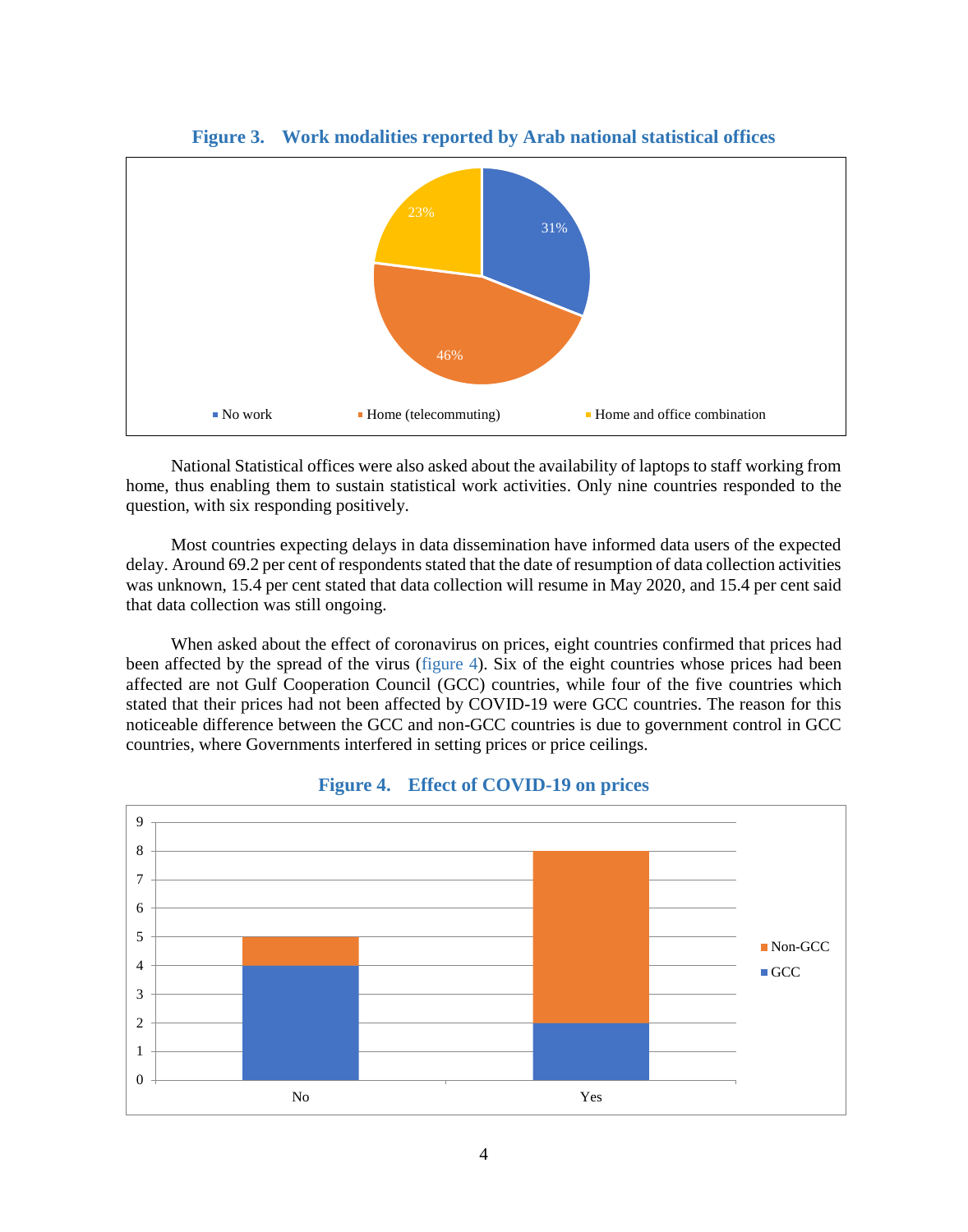In Iraq, COVID-19 caused a 10 per cent increase in the prices of food and beverages, a 20 per cent increase in the price of personal care items, such as soap, and over 50 per cent increase in the prices of therapeutic appliances and protective equipment, such as medical masks and gloves. In Jordan, an increase of 20 per cent was reported in the prices of food and beverages, and a 100 per cent increase in the price of therapeutic appliances and protective equipment.

In the Sudan, an increase in prices was noted across different consumption categories: increases of 30 per cent on food and beverages, 25 per cent on water, electricity, gas and other fuels, 25 per cent on goods and services for routine household maintenance (cleaning products), 200 per cent on therapeutic appliances and protective equipment, and 100 per cent on appliances, articles and products for personal care (including toothpaste, shampoo, hand soap, sanitizers and toilet paper).

In Tunisia, the price increases were less pronounced: increases of 5 per cent on food and beverages, 10 per cent on goods and services for routine household maintenance (cleaning products), 7 per cent on therapeutic appliances and protective equipment, and 8 per cent on personal care items.

The United Arab Emirates reported a 10 per cent price increase on food and beverages, a 5 per cent increase on cleaning products, a 25 per cent increase on therapeutic appliances and protective equipment, and a 20 per cent increase on personal care item. However, a decrease in prices was noticed in some consumption categories: a 20 per cent drop was witnessed in the prices of restaurants and hotels, and the Government also reduced fees on water, gas, electricity and other fuel prices by 10 per cent for three months.

In Qatar, price increases were lower than in other countries and only affected one category, with a 20-25 per cent increase in the price of therapeutic appliances and protective equipment, especially in the prices of masks.

The State of Palestine did not witness out-of-the-ordinary changes in prices, but the national statistical office is expecting prices to change as follows: an increase is expected in the price level of food and beverages, routine household maintenance products, therapeutic appliances and protective equipment, and products for personal care, while a reduction is expected in the prices of oil, clothing, footwear and furniture.

In Bahrain, the Government interfered by providing food and beverages for six months, cancelling electricity and water fees for three months, and setting stable pricing for masks, gloves and sanitizers.

The national statistical offices also provided feedback, which can be summarized as follows: the current situation has shed light on the importance of non-traditional data collection methods, which some countries resorted to in the absence of field collection to ensure sustainability of statistical work; specific consumption patterns have emerged, suggesting that food, education and health are the greatest necessities, while all other items appear to be luxury items in times of uncertainty; and the effect of COVID-19 is not clear yet, especially with no indication of its duration.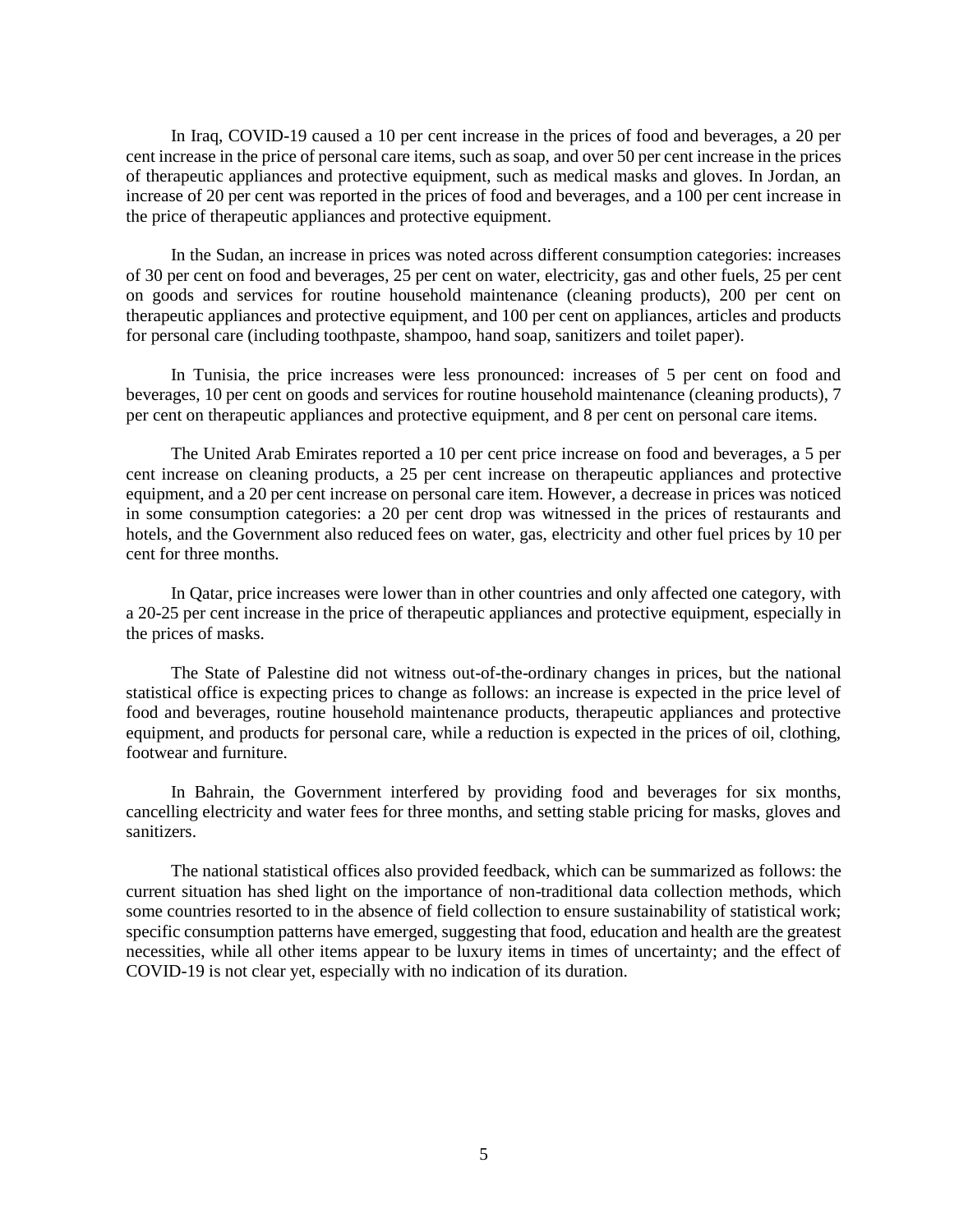| <b>Country</b>                        | <b>Food and</b><br>beverages<br>(Percentage) | <b>Basic goods and</b><br><b>services</b><br>(Percentage) | <b>Therapeutic</b><br>appliances<br>(Percentage) | <b>Personal</b><br>care<br>(Percentage) |  |  |
|---------------------------------------|----------------------------------------------|-----------------------------------------------------------|--------------------------------------------------|-----------------------------------------|--|--|
| <b>Iraq</b>                           | 10                                           |                                                           | 50                                               | 20                                      |  |  |
| <b>Jordan</b>                         | 20                                           |                                                           | 100                                              |                                         |  |  |
| <b>Sudan</b>                          | 30                                           | 25                                                        | 200                                              | 100                                     |  |  |
| <b>Tunisia</b>                        | 5                                            | 10                                                        | 7                                                | 8                                       |  |  |
| <b>United Arab</b><br><b>Emirates</b> | 10                                           | 5                                                         | 25                                               | 20                                      |  |  |
| Qatar                                 | $20 - 25$                                    |                                                           |                                                  |                                         |  |  |
| <b>State of Palestine</b>             | No out of the ordinary changes in prices     |                                                           |                                                  |                                         |  |  |
| <b>Bahrain</b>                        | Government prevented price changes           |                                                           |                                                  |                                         |  |  |
| <b>Saudi Arabia</b>                   | Government prevented price changes           |                                                           |                                                  |                                         |  |  |

## **Price increases owing to COVID-19**

## **ESCWA measures**

<span id="page-8-0"></span>The COVID-19 pandemic has prevented the continuation of statistical operations in the same way as before, particularly data collection which was mostly carried out through field visits. Consequently, national and regional agencies are now looking for an alternative to traditional statistical methods to keep statistical operations functional, especially given the importance of data availability.

Prior to the outbreak, ESCWA had already started preparing for the use of big data sources in statistical data collection, and the application of non-traditional methods to complement the traditional field visits. In early 2019, the price statistics team at ESCWA began conducting research and case studies on this subject. Directly before the pandemic, ESCWA conducted comprehensive training sessions in two member States, namely Bahrain and Kuwait, on the use and application of web scraping for price data collection, allowing them to start direct application in their offices. Another training workshop was scheduled for Qatar, but unfortunately it could not be conducted because of the travel ban.

The training aimed to assess the feasibility of price data collection through web scraping in Arab countries, with a focus on certain categories of household consumption goods, such as fast evolving technology items whose prices were to be scraped for the purposes of both CPI and ICP.

Furthermore, ESCWA presented its initiatives, progress and efforts on this matter at the High Level Seminar on the Future of Economic Statistics for the Arab region, held in Riyadh on 21 and 22 January 2020. Its efforts were commended by all countries, the United Nations Statistics Division, and participating regional agencies. The presentation was also made at the World Bank meeting for the ICP Technical Advisory Group, held in Washington D.C. in February 2020, and was warmly welcomed by all participants.

With COVID-19 presenting a challenge to data collection, the price statistics team at ESCWA responded by looking for ways to assist member States' national statistical offices in sustaining their operations. ESCWA prepared two different web scraping templates for Qatar, corresponding to two different online outlets that cover a wide range of household goods and services (not only items related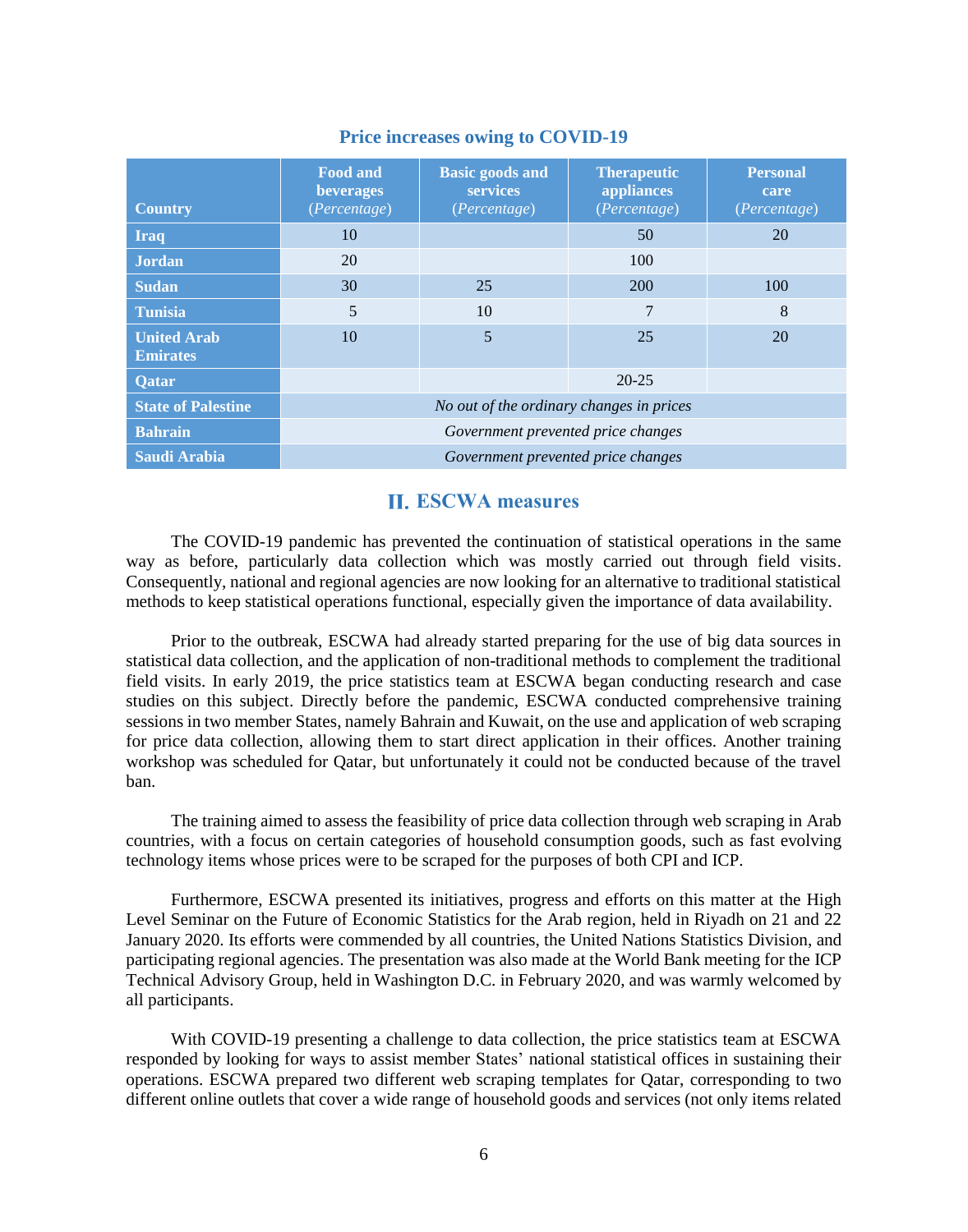to fast evolving technology); and provided detailed electronic instructions in a manual to the Qatari statistical office to help conduct price web scraping given that no formal training had yet been conducted. Currently, ESCWA is also looking for ways to assist other member States in centralizing data collection through the proper use of big data, to ensure the sustainability of data collection and computation of important indicators such as CPI in a reliable and timely manner.

The annual PPP production developed by ESCWA is another initiative that places it at an advantage compared with other regions in terms of sustainability of data collection. ESCWA was thus able to create networks and partnerships between member States' national statistical offices and suppliers/vendors, owing to annual data collection of non-household consumption surveys, such as construction, machinery and equipment, a practice which is not applied in other regions. Creating this communication line and fostering partnership between data suppliers and statistical offices enables them to sustain data collection via non-traditional means by communicating with suppliers. This data is important as it sheds light on the effect of COVID-19 on gross fixed capital formation within a country, and enables the comparison of this effect across Arab countries.

## **Effect of COVID-19 on the real size of economies**

<span id="page-9-0"></span>The global economic downturn as a consequence of this unprecedented crisis will lead to appreciations and depreciations in currencies' real purchasing powers. From an economic perspective, the real GDP measures and the real wealth of economies will be distorted. In the midst of economic uncertainty, many industries have had to close down, either temporarily or permanently. This has led to higher unemployment levels and will cause a spike in poverty rates, thus distorting the poverty line.

COVID-19 will also impact the achievement of the 2030 Agenda for Sustainable Development, as progress towards achieving the Sustainable Development Goals (SDG) will be obstructed and delayed. Notably, SDG 3 on good health and wellbeing will be significantly affected. Progress towards SDG 8 on decent work and economic growth will also slow. Furthermore, SDG 1 on poverty eradication may not be achieved by 2030 with the increase in poverty and unemployment. Moreover, SDG 2 on zero hunger is related to SDG 1 and will be similarly affected. SDG 4 on quality education will also be negatively affected, as the lockdown measures have denied access to education to many children who do not have access to online learning tools. Gender equality may also be at stake since more women are affected by the spread of the pandemic than men, given that women make up the majority of health and social care workers. The COVID-19 pandemic may also widen the wealth gap between people and reinforce existing inequalities, thus hindering progress made towards reducing inequalities.

The wellbeing of people in countries worldwide will be affected by the pandemic. For instance, if the purchasing power of the United States dollar depreciates against the Chinese yuan, Americans would experience a loss in wellbeing measured by GDP per capita. The comparison of real wellbeing measures can only be performed using purchasing power parities (PPPs). However, the use of PPPs with reference year 2017 or 2011 would not provide accurate comparisons, as the purchasing power of different currencies would have changed, and rankings would have shifted as a result of the economic impact of the COVID-19 pandemic.

Therefore, to accurately capture the effect of COVID-19 on the real size of economies, reliable PPP measures are needed, which are computed using data collected during the relevant period. This underscores the importance of producing current PPPs to enable such measures and comparisons in real terms.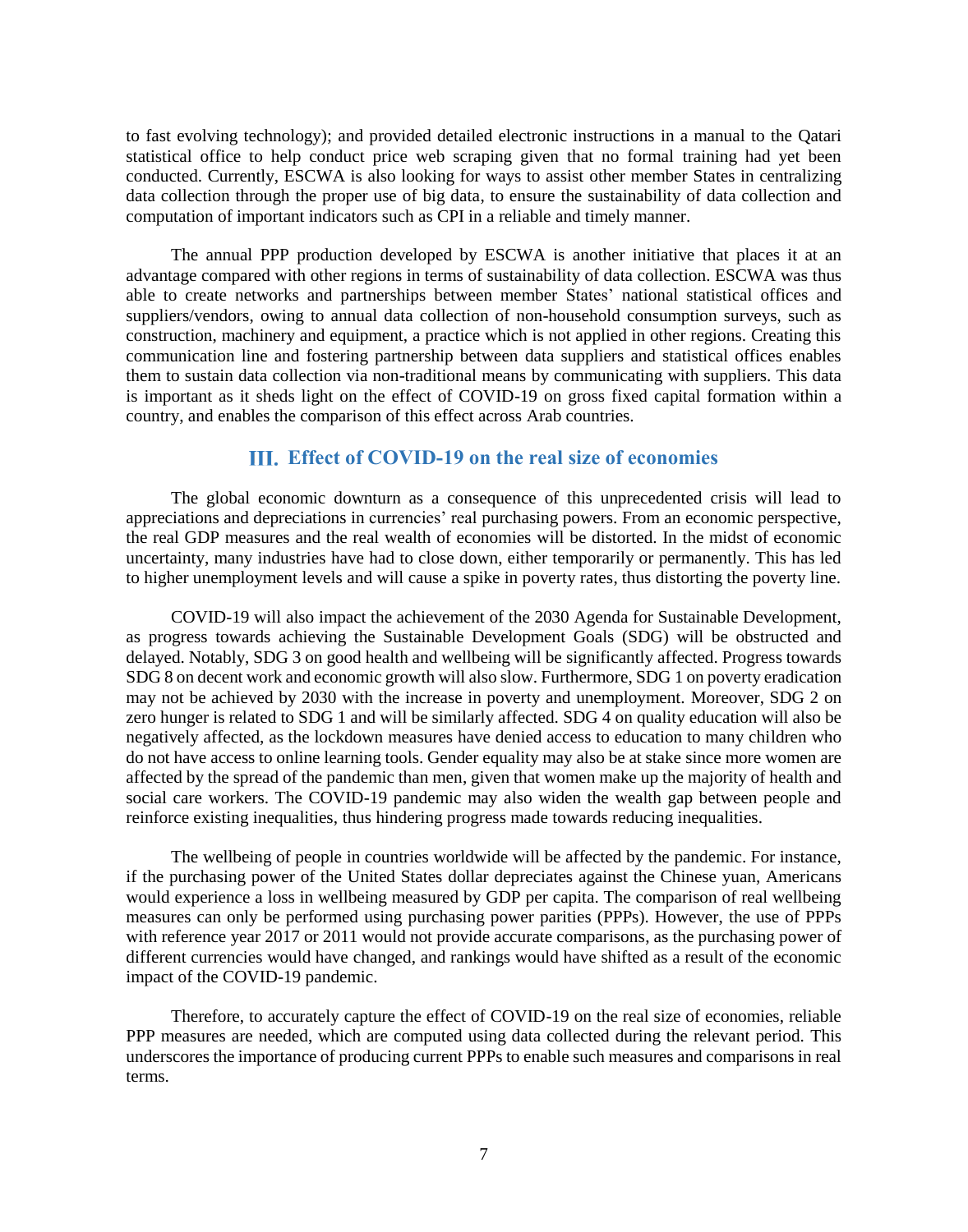PPPs are computed under the framework of the International Comparison Programme (ICP). ICP in now conducted in three-year cycles at the global levelwith a rolling approach to produce PPPs for the middle year which is benchmarked as the reference year, whereas PPPs for non-reference years are extrapolated from benchmark years. The latest ICP cycle was launched with the reference year 2020. However, the pandemic outbreak has halted data collection activities in most countries globally. Moreover, multidimensional distortions resulting from the pandemic, whether in terms of the irregularity of prices or expenditures in countries worldwide, along with the difficulties in conducting national annual price surveys or producing reliable and representative GDP structures, render 2020 a less than ideal benchmark year, as it may fail in acquiring the required normality for a year to be a reference year and could project its distortions onto non-benchmark years, providing a wrong basis for the extrapolation of PPPs for 2019 and 2021.

However, in contrast to other regions, the case is different for the Arab region where the production of PPPs for 2020 would be an advantage. Using the established ESCWA strategy for producing annual PPPs by relying on a combination of data collection and data extrapolation/retrapolation with increased reliability on actual data, ESCWA has built and developed national statistical capacity and encouraged member States to annually collect a major part of required price data, whether for household consumption or non-household consumption. Some member countries have even started collecting price data for the 2020 ICP cycle. Annual data collection has encouraged member States' national statistical offices to establish connections and networks with data providers and suppliers, facilitating their data collection exercises. This initiative has placed the Arab region in a pioneering position in this field. Moreover, the production of PPPs for 2020 in the Arab region will not jeopardize the quality of PPPs for the previous or subsequent years, as it will not serve as a reference or benchmark year, given that the region produces annual PPPs. PPP production for 2020 will produce value added indicators to the region, as it will shed light on any deviations in the ranking of the real wealth of Arab countries, and will highlight changes in the real sizes of Arab economies and the purchasing powers of the region's different currencies, both compared with other years and against other countries, which will provide valuable insight on the economic impact of COVID-19 in the region.

It is therefore vital to sustain data collection to ensure the availability of price data, thus enabling the evaluation of the impact of COVID-19 on the economy by performing temporal and spatial comparisons of prices and indices of economic performance. To perform temporal comparisons, that is, to compare changes within the same country over the years, CPI is needed to deflate household consumption and show real changes. In contrast, spatial comparisons, which are comparisons of real economic indicators between countries within the same year, are conducted using PPPs. As such, although CPI and PPPs serve different purposes, they complement each other as tools for economic analysis. These two valuable economic indicators rely on price statistics, thus highlighting the need to sustain price data collection. The importance of PPPs does not only lie in their use as an economic indicator to derive real measures of economic sizes and wellbeing, but they also enter into the computation of indicators for eight SDGs, namely Goals 1, 2, 3, 4, 7, 8, 9 and 10, thus assisting in monitoring progress towards the 2030 Agenda.

## **IV.** Conclusion

<span id="page-10-0"></span>The COVID-19 pandemic has had a significant impact on statistical programmes in general, especially on surveys requiring field data collection, such as price and expenditure statistics. However, the effect cannot be clearly denoted yet, especially since the pandemic is still ongoing and its duration, along with the duration of the implemented precautions, is not known. That said, it is essential to sustain statistical operations to provide data enabling the evaluation of the pandemic's impact on national and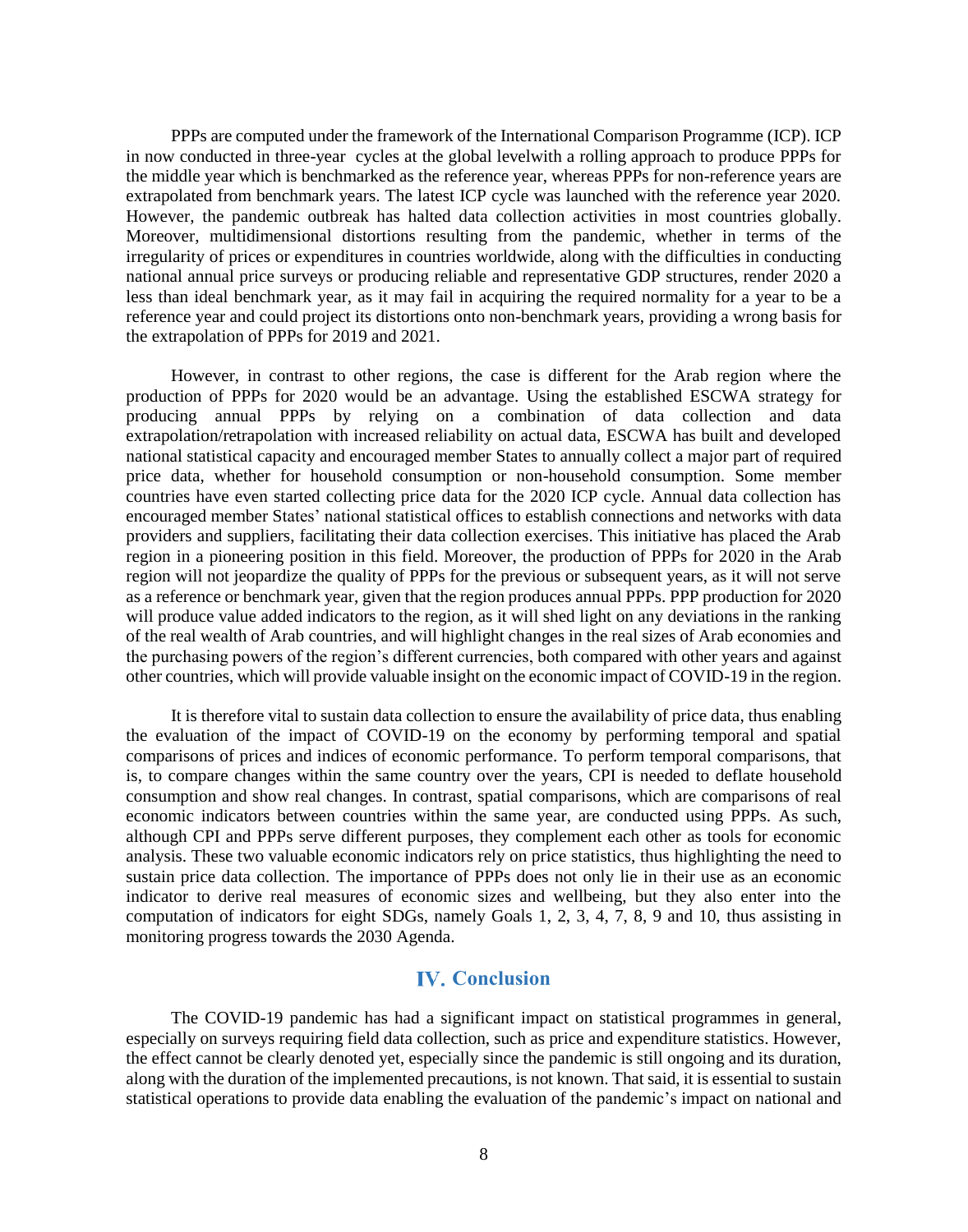global economies. Therefore, now more than ever, there is a need to introduce non-traditional data collection methods into statistical programmes. Moreover, data reliability cannot be guaranteed during this period. Moreover, the year 2020 will demonstrate a shift in GDP structure and other important indicators in comparison with other years, an effect which might be temporary or could potentially linger.

Lastly, at such time of crisis and uncertainty, and with the considerable changes occurring in the prices of household consumption items, along with the shift in GDP structures and the cessation of major industrial activities, it is crucial crucial to have reliable PPP measures based on actual data collected in 2020 to assess and isolate the impact of COVID-19 on the size of economies in the Arab region. Therefore, the Arab region has an advantage over the other regions thanks to its annual PPP production, as indicated above. However, at the global level, 2020 is not an ideal benchmark year and will not lead to accurate comparisons owing to the widespread repercussions of COVID-19.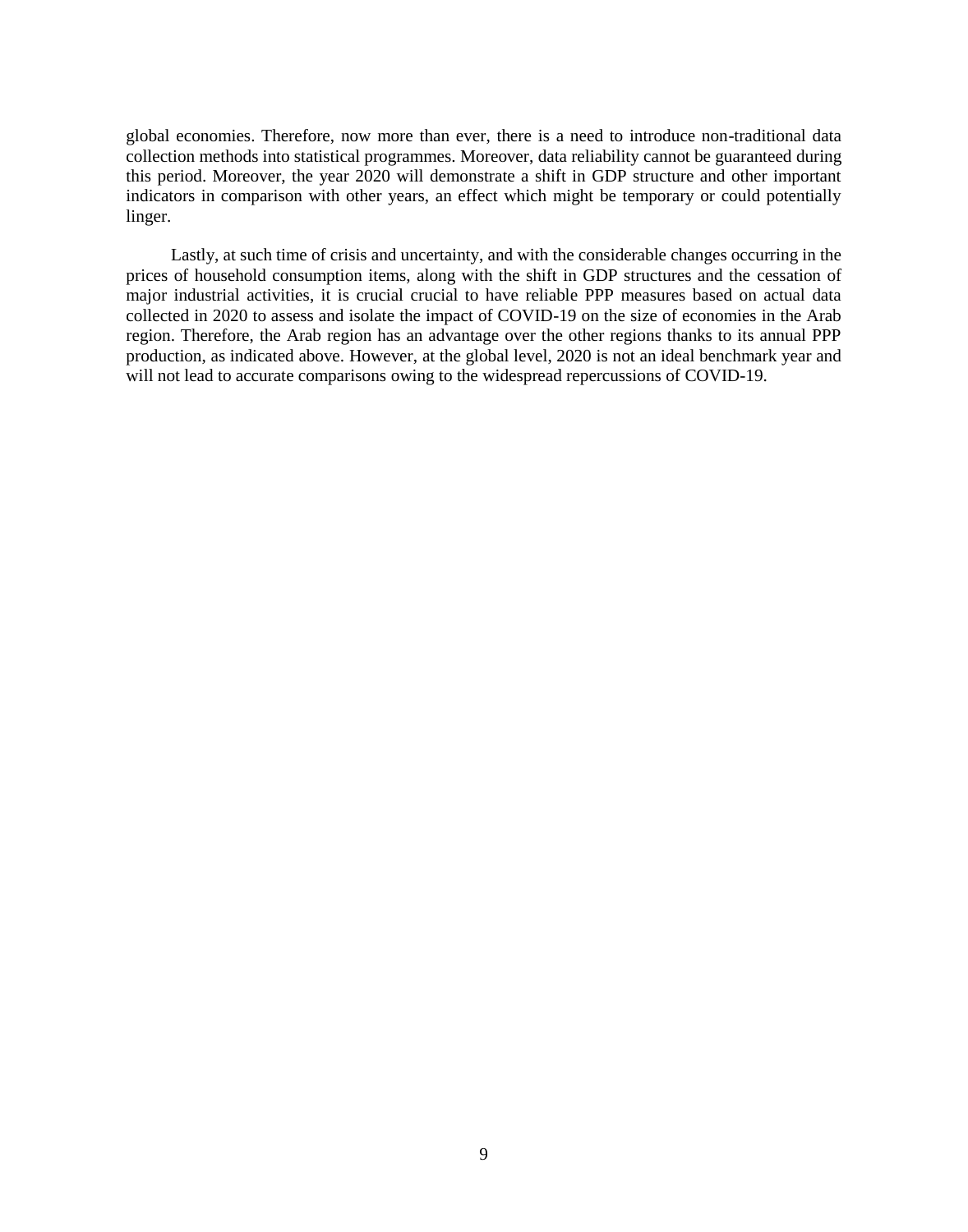## **Annex**

## **Questionnaire**

<span id="page-12-0"></span>Preliminary assessment of the effect of COVID-19 on various statistical activities, specifically international programmes in the Arab region

## *Country Name*:

| 1. |                                                                           |                                                              | Did the Coronavirus affect your country in terms of statistical work and data collection?       |      |
|----|---------------------------------------------------------------------------|--------------------------------------------------------------|-------------------------------------------------------------------------------------------------|------|
|    | $\blacksquare$ Yes                                                        | N <sub>o</sub>                                               |                                                                                                 |      |
| 2. | Which operations have stopped?                                            |                                                              |                                                                                                 |      |
|    | Field operations (data collection)                                        |                                                              | Data dissemination                                                                              | None |
| 3. | Did field data collection for ICP price data stop?                        |                                                              |                                                                                                 |      |
|    | $\bigcap$ Yes                                                             | N <sub>o</sub>                                               |                                                                                                 |      |
| 4. | Did field data collection for CPI price data stop?                        |                                                              |                                                                                                 |      |
|    | Yes                                                                       | N <sub>o</sub>                                               |                                                                                                 |      |
| 5. |                                                                           |                                                              | Are you collecting any price data through non-traditional data collection methods?              |      |
|    | Yes                                                                       | No                                                           |                                                                                                 |      |
| 6. | used and the categories whose prices are collected through these methods. |                                                              | If you answered "yes" to question 5, please specify the non-traditional data collection methods |      |
|    | Non-traditional methods used:                                             |                                                              |                                                                                                 |      |
|    |                                                                           | Categories whose prices are collected through these methods: |                                                                                                 |      |
| 7. |                                                                           |                                                              | Were regular statistical programs other than ICP and CPI affected by coronavirus?               |      |
|    | Yes                                                                       | No                                                           |                                                                                                 |      |
| 8. | Do you expect any delay in data dissemination?                            |                                                              |                                                                                                 |      |
|    | Yes                                                                       | No                                                           |                                                                                                 |      |
|    |                                                                           |                                                              |                                                                                                 |      |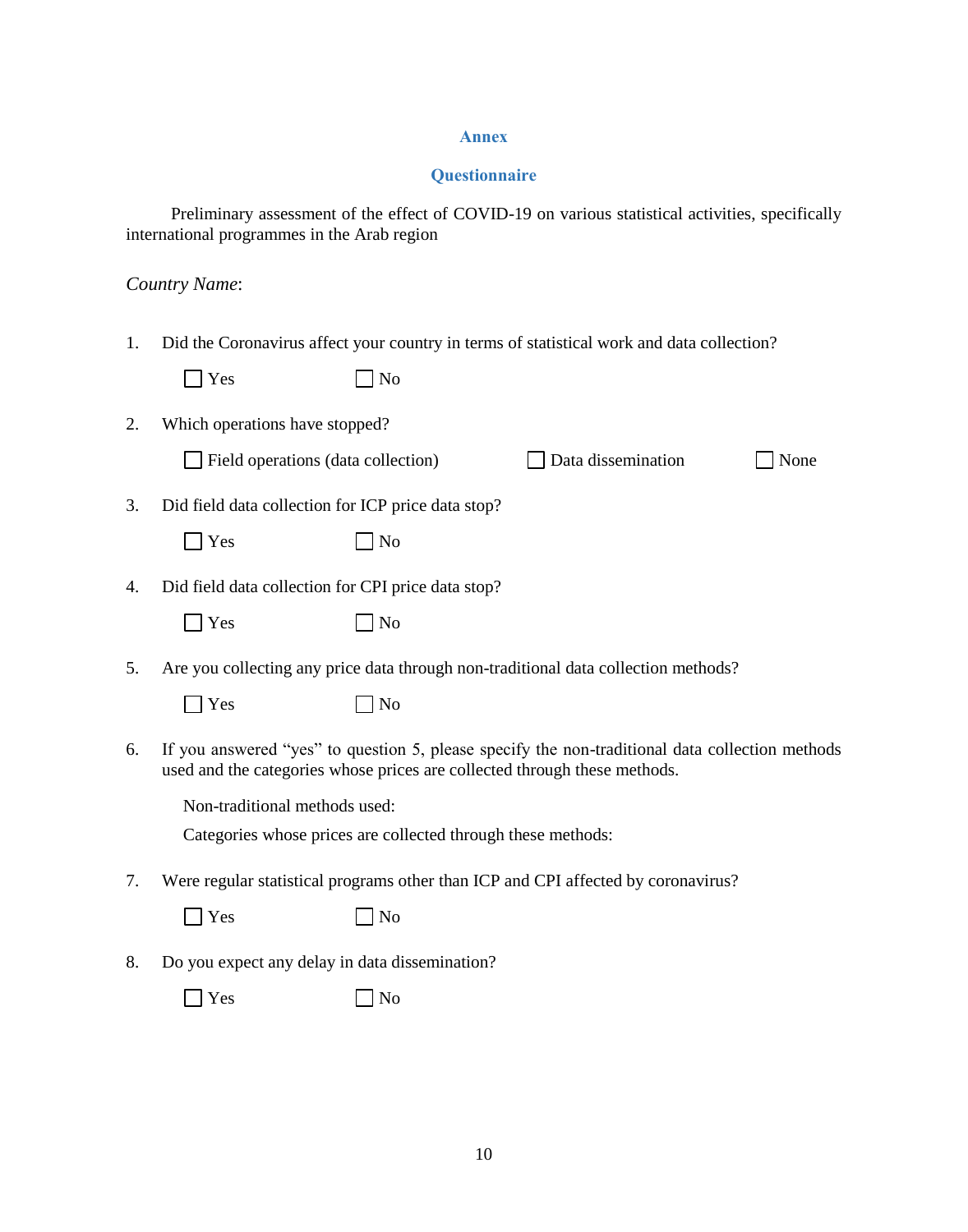|                                        |                    | Monthly work          | Quarterly work     |                       | Annual work        |                       | No work was affected |                       |
|----------------------------------------|--------------------|-----------------------|--------------------|-----------------------|--------------------|-----------------------|----------------------|-----------------------|
| Affected<br>programmes                 | Data<br>collection | Data<br>dissemination | Data<br>collection | Data<br>dissemination | Data<br>collection | Data<br>dissemination | Data<br>collection   | Data<br>dissemination |
| International<br>Comparison<br>Program | $\Box$             | П                     | Π                  | П                     | П                  | П                     | П                    |                       |
| Consumer<br>Price Index                | $\Box$             | П                     | $\Box$             | П                     |                    | П                     | П                    |                       |
| National<br>Accounts                   | $\Box$             | П                     | П                  | П                     | П                  | П                     | П                    |                       |
|                                        | П                  | П                     | П                  | П                     | П                  | □                     | П                    |                       |
|                                        | П                  | П                     | П                  | П                     | П                  | П                     | П                    |                       |
|                                        | Г                  | П                     | П                  | $\mathsf{L}$          | П                  | Г                     | П                    |                       |
|                                        | П                  | П                     | Π                  | П                     |                    | Π                     | П                    |                       |

9. Please specify the work periodicities of the below price statistics areas which are affected by the virus outbreak:

## 10. Please specify all other statistical programs which were affected by the virus outbreak:

|                        | Monthly work       |                       | Quarterly work     |                       | Annual work        |                       | No work was affected |                       |
|------------------------|--------------------|-----------------------|--------------------|-----------------------|--------------------|-----------------------|----------------------|-----------------------|
| Affected<br>programmes | Data<br>collection | Data<br>dissemination | Data<br>collection | Data<br>dissemination | Data<br>collection | Data<br>dissemination | Data<br>collection   | Data<br>dissemination |
|                        |                    |                       |                    |                       |                    |                       |                      |                       |
|                        |                    |                       |                    |                       |                    |                       |                      |                       |
|                        |                    |                       |                    |                       |                    |                       |                      |                       |
|                        |                    |                       |                    |                       |                    |                       |                      |                       |
|                        |                    |                       |                    |                       |                    |                       |                      |                       |
|                        |                    |                       |                    |                       |                    |                       |                      |                       |
|                        |                    |                       |                    |                       |                    |                       |                      |                       |

## 11. Was work from home activated?

 $\Box$  Work from the office  $\Box$  Work from home  $\Box$  No work

|  |  |  |  | 12. In case of work from home, are all employees provided with computers to continue their work? |
|--|--|--|--|--------------------------------------------------------------------------------------------------|
|--|--|--|--|--------------------------------------------------------------------------------------------------|

 $\Box$  Yes  $\Box$  No